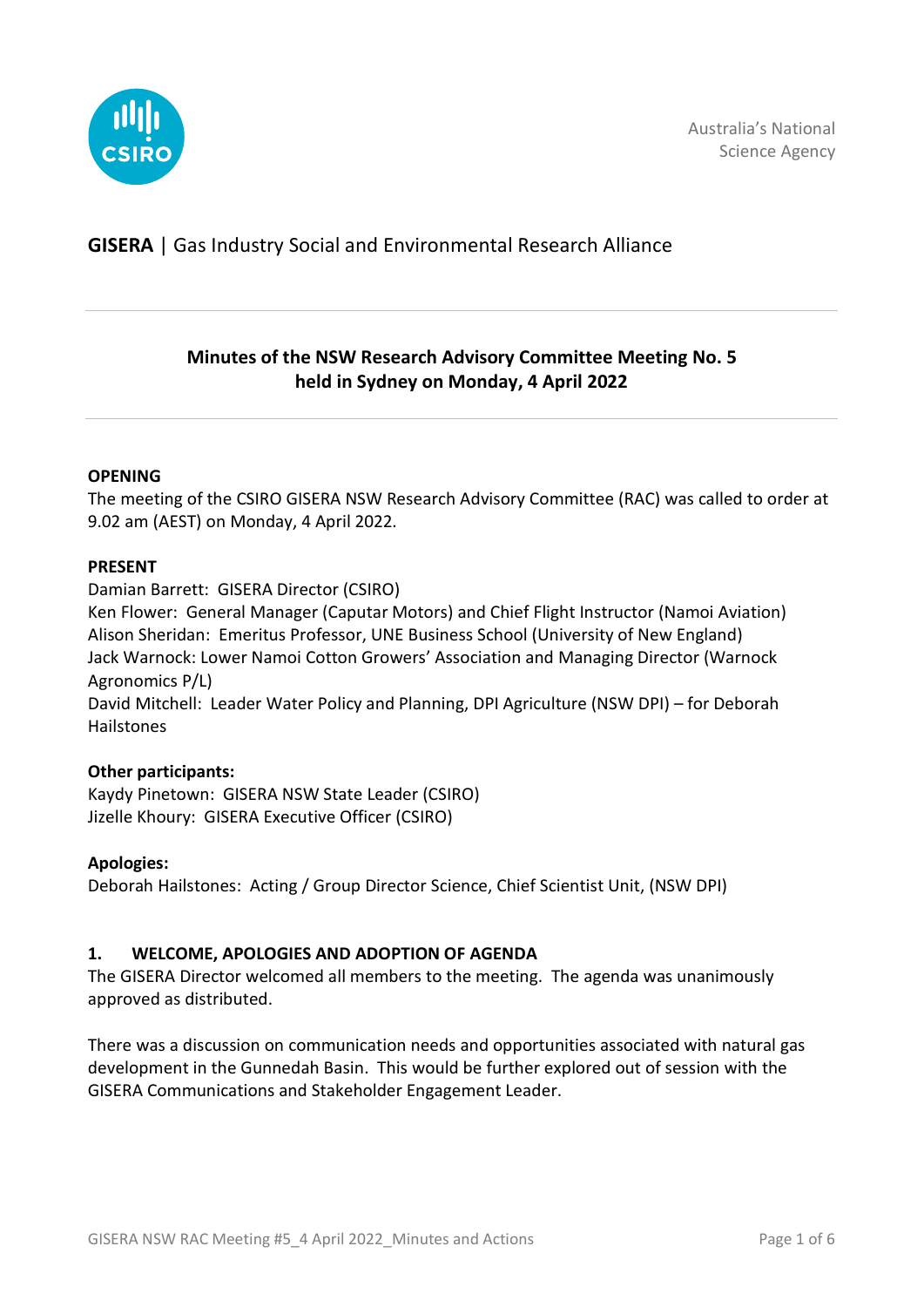### **ITEMS FOR DISCUSSION**

### **2. ACTIONS FROM PREVIOUS MEETING**

Action 5 (18-06-19 Item 3) has been closed.

### **3A. PROJECT PROPOSAL**

## **Groundwater modelling and predictive analysis to inform CSG impact assessment, monitoring and management**

The GISERA Director provided a summary of the project proposal.

Key points raised:

- Modelling in this project is in addition to what Santos must do as part of their consent requirements to meet the phase 1 and 2 development conditions. CSIRO is cognisant of their work, but this project's work is completely independent of that. It is not delivering to the process of Santos achieving their consent conditions. The proposal needs to be reframed so that the public good aspect is clearly stated up front. It must clarify that this work is independent and does not feed into the response to IPC consent conditions.
- Santos will be able to refer to the work that GISERA does in this project. They have agreed with the NSW Government to ongoing continual improvement of their groundwater model.
- More information is required on the community interest and public good that can be generated from this project i.e., a better understanding of the alluvial aquifers and how to better manage water.
- There is concern around the GAB. More than 800 bores are uncapped. The project should deliver a relative impact statement (provide information in context) on the GAB.
- Greater focus required on what this project can deliver.
- The proposal should clarify who will maintain the interactive dashboard/app developed and for what duration.
- In the project summary, the proposal refers to field and remote sensing observations, but this is not explained in the methodology. Proposal alludes to other actions but does not include those in the methods.
- The Communications Plan should include how the proponent will engage with various groups throughout the project and not just as results are completed (e.g., Chambers of Commerce and Shire Councils (in Narrabri and Gunnedah regions) and NGP Water Technical Advisory Group). Should include what proponent wants to achieve as part of the Communications Plan. 'Briefing' should not be listed as an objective. It was also noted that positioning statement(s) at the end of the project would be good to have.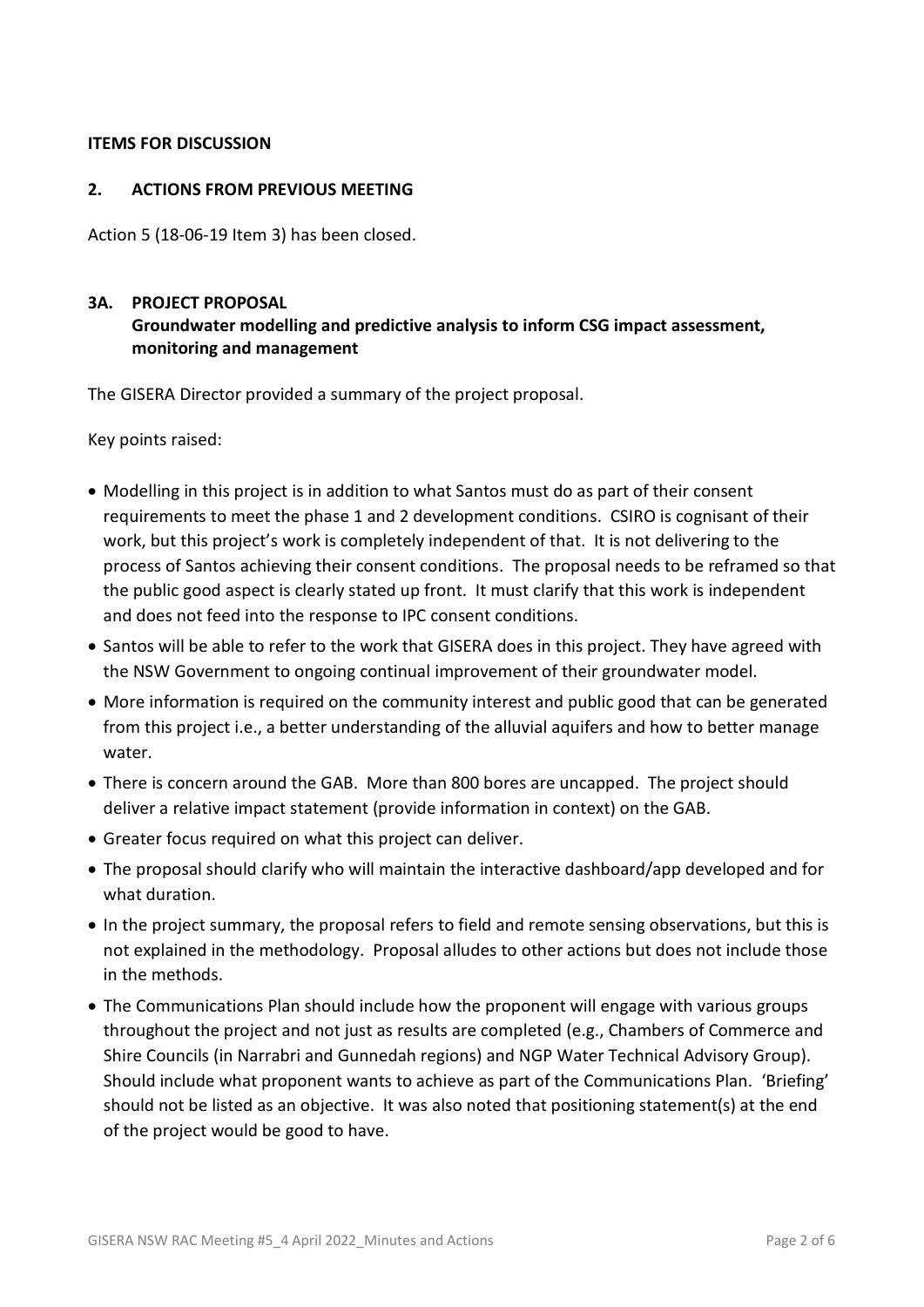- The Impact Pathway outputs to be more definitive and the outcomes more specific as they are too broad.
- The Impact Pathway runs throughout the task descriptions in outputs, but the outputs should be more specific.
- The Gantt Chart to be updated to reflect completion dates set out in task descriptions.

Outcome: The NSW RAC would like the research proponent to revise the proposal taking to account all the points raised and submit a revised proposal via email to the RAC for consideration.

Action: The research proponent to reframe proposal to emphasise community benefit of this work and clarify the independence from consent conditions.

Action: The research proponent to address gaps in Methodology section.

Action: The research proponent to update the Communications Plan and Impact Pathway sections in consultation with the GISERA Communications Manager.

Action: The research proponent to update output section of the task descriptions to reflect updated information to be incorporated in Impact Pathway.

Action: The research proponent to update the Gantt Chart.

### **3B. PROJECT PROPOSAL**

## **Geochemical modelling and geophysical surveys to refine understanding of connectivity between coal seams and aquifers**

The GISERA Director provided a summary of the project proposal.

Key points raised:

- The research proponent should be aware of protests made during previous ground surveys. Will be important to have contingencies in place if there are access issues. Also look to at how best to interact with community and landowners on why we are doing the work, the flight path, and the flying dates (particularly to those affected).
- There is a missing reference to the 2014 Richard Cresswell paper.
- The References section will include a live link to 2022 Raiber report which is scheduled for public release on 18 April 2022.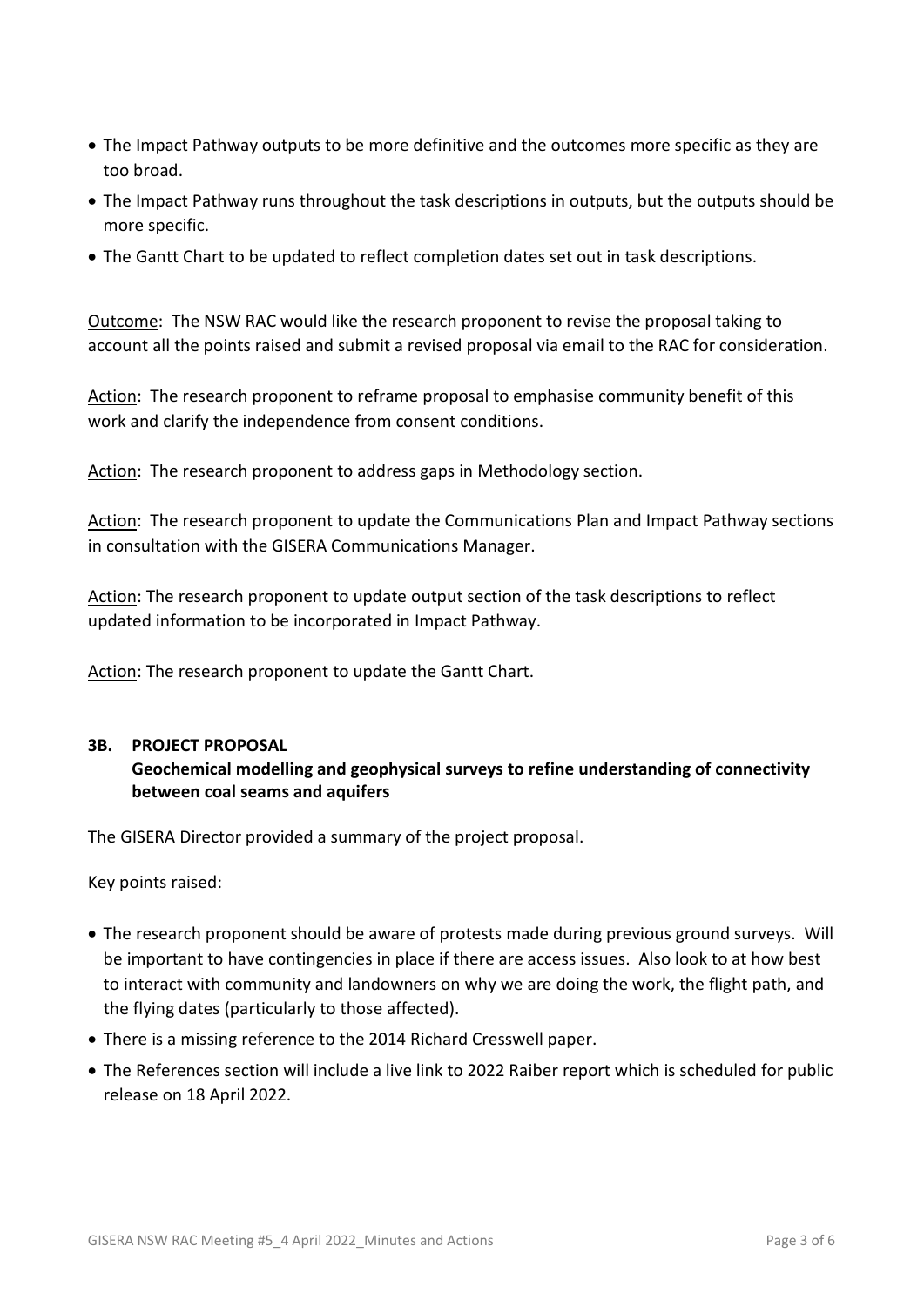- As part of the Communications Plan, think about incorporating the ways to improve visibility of the modelling and model output. Also consider doing an animation/conceptual cartoon of the 3D model.
- More details on Impact Pathway section on what will be done with outputs, including whether the 3D model will be published.
- Overall timeframe in task 2 description should state end date of 2023.

Outcome: The NSW RAC approved this project, subject to the actions below being addressed to the satisfaction of the GISERA Director.

Action: The research proponent to update the Communications Plan and Impact Pathway sections in consultation with the GISERA Communications Manager.

Action: The research proponent to update the References section.

Action: The research proponent to adjust end date in task 2 description.

### **3C. PROJECT PROPOSAL**

### **Microbial communities and their ability to degrade prospective chemicals used in coal seam gas activities**

The GISERA Director provided a summary of the project proposal.

Key points raised:

- The second part of proposal needs to be reframed that it is addressing community concern/perception associated with a spill.
- Emphasis in the proposal and methodology that the chemicals that will considered will be those chemicals to be used by the operator. The list of CSG-related chemicals under consideration presented in table 1 should be removed from proposal as it represents an ambit list of chemicals rather than the specific ones relevant to the site.
- Would be good to include the regulating authority responsible for use/concentrations of the chemicals.
- Revisit budget for task 3 sampling campaign to determine if some of the costs are also associated with task 4.
- CSIRO and DPI at Myall Vale have done work on microbes in Narrabri. It would be worthwhile obtaining that data for possible benchmarking. Invite Lukas Van Zwieten (microbiologist at NSW DPI) or Guna Nachimuthu (soil scientist at NSW DPI) to participate on technical reference group.
- Narrabri sampling campaign dates should read 2022 and 2023 on page 11 task 3.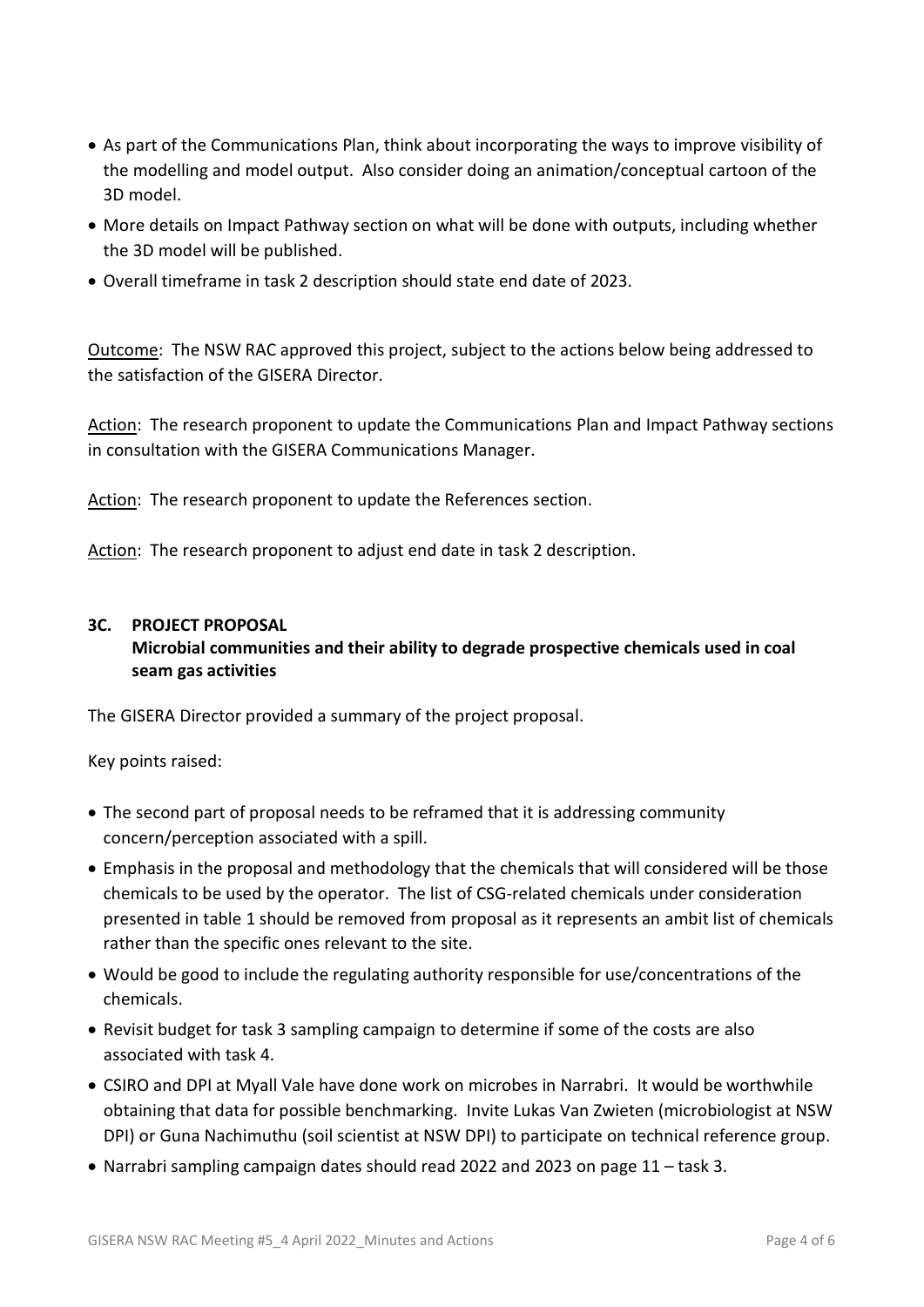Outcome: The NSW RAC approved this project, subject to the actions below being addressed to the satisfaction of the GISERA Director.

Action: The research proponent to invite Lukas Van Zwieten or Guna Nachimuthu to participate on project technical reference group.

Action: The research proponent to reframe proposal emphasising community concern/perception of risks associated with a spill.

Action: The research proponent to specify actual chemicals to be used and regulating authority for use of those chemicals.

Action: The research proponent to remove table 1.

Action: The research proponent to check budget for task 3 sampling campaign.

### **ITEMS FOR NOTING OR DISCUSSION BY EXCEPTION**

#### **4. OTHER BUSINESS**

Ideas for further research included:

- Feedback from community indicates longstanding issues around sulphide producing bacteria decaying steel barriers and well cements.
- Decommission/legacy issues
- Habitat/rehabilitation with consideration of offset conditions
- Use of treated water (brine)
- A study on how best to get factual information on water and fugitive emissions out to the Gunnedah community (Narrabri, Gunnedah and Coonamble). Provide community with information on what work has been done to address Mary O'Kane's recommendations.

### **NEXT MEETING**

The next meeting of the NSW Research Advisory Committee is yet to be scheduled. It is anticipated that a meeting will occur once further proposals are established.

### **MEETING CLOSE**

The meeting closed at 12.20 pm (AEST).